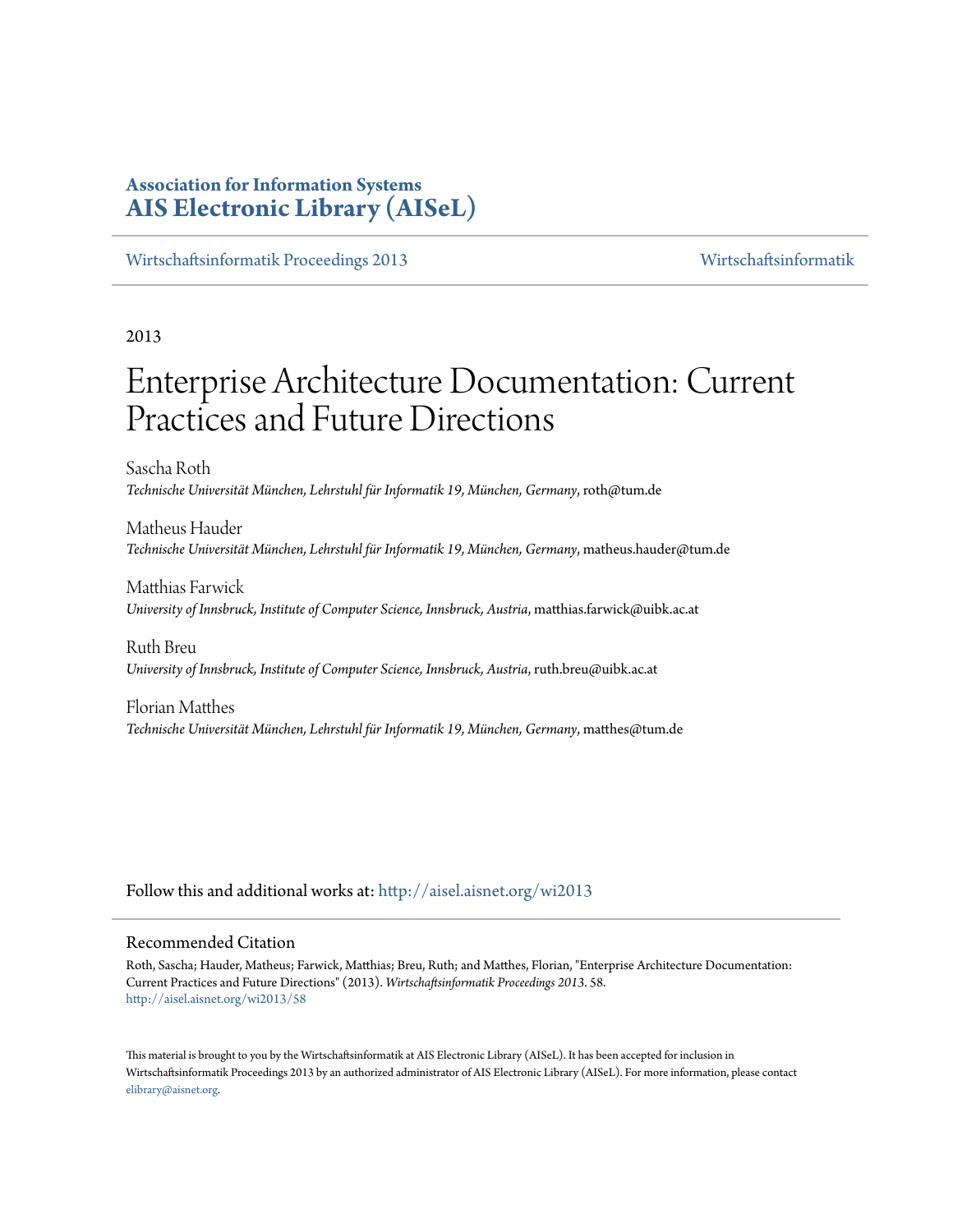# **Enterprise Architecture Documentation: Current Practices and Future Directions**

Sascha Roth<sup>1</sup>, Matheus Hauder<sup>1</sup>, Matthias Farwick<sup>2</sup>, Ruth Breu<sup>2</sup>, and Florian Matthes<sup>1</sup>

<sup>1</sup> Technische Universität München, Lehrstuhl für Informatik 19, München, Germany {roth,matheus.hauder,matthes}@tum.de <sup>2</sup> University of Innsbruck, Institute of Computer Science, Innsbruck, Austria {matthias.farwick,ruth.breu}@uibk.ac.at

**Abstract**. Over the past decade Enterprise Architecture (EA) management matured to a discipline commonly perceived as a strategic advantage. Among others, EA management helps to identify and realize cost saving potentials in organizations. EA initiatives commonly start by documenting the status-quo of the EA. The respective management discipline analyzes this so-called current state and derives intermediate planned states heading towards a desired target state of the architecture. Several EA frameworks describe this process in theory. However, during practical application, organizations struggle with documenting the EA and lack concrete guidance during the process. To underline our observations and confirm our hypotheses, we conducted a survey among 140 EA practitioners to analyze issues organizations face while documenting the EA and keeping the documentation up to date. In this paper we present results on current practices, challenges, and automation techniques for EA documentation in a descriptive manner.

**Keywords:** Enterprise Architecture (EA), automated EA documentation, survey, model maintenance

#### **1 Introduction**

Organizations are challenged with increasing complexity of their IT-landscapes through rapidly changing market requirements and globalization. At the same time, information technology (IT) is shifting from a modest service provider to an enabling driver for new business models. Organizations require solutions for the management of these challenges and therefore need to adapt their IT management practices [1], [2]. Enterprise Architecture (EA) and the corresponding management function are promoted to improve the alignment of business and IT, to realize cost saving potentials, and, at the same time, to increase availability and failure tolerance [3–5]. An EA model covers business as well as IT aspects to provide a holistic view of an organization and supports decision makers with relevant information. Development and maintenance of an EA rely on sound and up-to-date information on the organization's architecture. EA models typically embody infrastructure components, business appli-

11<sup>th</sup> International Conference on Wirtschaftsinformatik,

 $27<sup>th</sup>$  February – 01<sup>st</sup> March 2013, Leipzig, Germany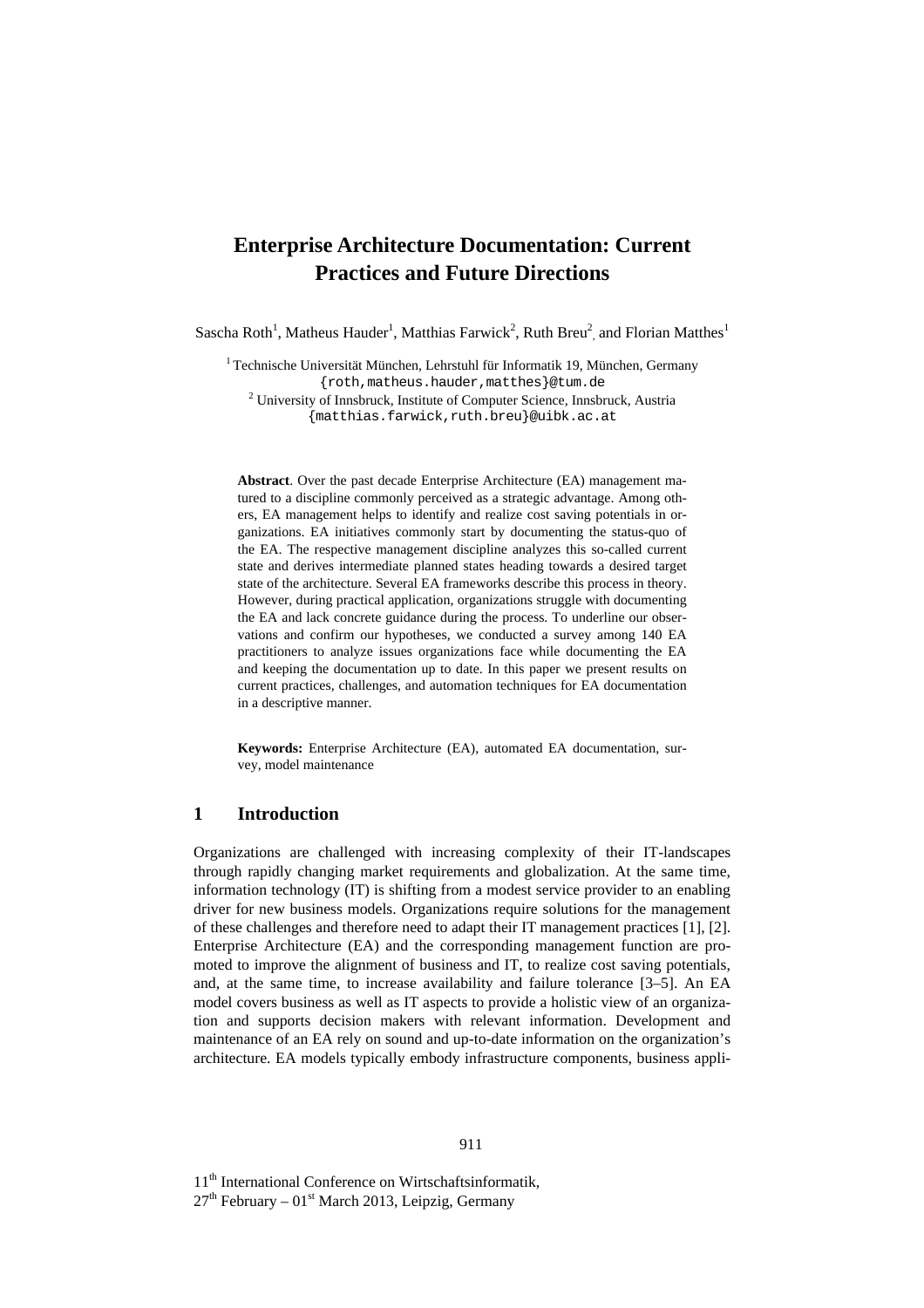cations, business processes, and the relationships among them [6]. Gathering respective information entails a large amount of work. Our experiences from several industry projects show that enterprises easily have several thousands of applications. Due to the sheer amount of these artifacts in an EA, respective EA documentation endeavors are regarded as time consuming, cost intensive, and error-prone [7], [8].

Existing research efforts in the EA documentation field are very scarce. Several publications mentioned the problem of EA data collection in practice. These are elaborated in detail in the following section. However, empirical evaluations on the application of EA documentation in organizations are necessary to obtain an overview of current practices and challenges organizations face when documenting their EA. Experience gained from projects with our industry partners confirmed our assumption that organizations struggle documenting the current state of the EA. These observations build the starting point for the research conducted in this paper.

The main contributions in this paper are findings from a survey with 140 organizations from Canada, Germany, Great Britain, India, New Zealand, South Africa, Switzerland, USA, and others. The survey targets the current EA documentation processes applied in organizations and challenges interwoven with the EA documentation. Our findings are used to validate identified challenges from literature. These findings also include the organization of teams that perform the documentation and the applied EA documentation strategies. In addition, we provide resilient statistics on the use of automation techniques in organizations as a foundation for ongoing research efforts in this field [9].

The contribution of this paper is threefold. First, the results can be used to derive future research directions in the documentation of EA information. Second, we provide an empirical basis of the currently applied techniques for EA documentation in organizations. We highlight automated data collection practices and compare these findings against literature. Third, we validate several research hypotheses for EA documentation that target to better understand the success factors of EA documentation.

# **2 Related Work**

Several efforts in EA research literature have targeted the identification of challenges in the EA practice. Lucke et al. conduct an extensive EA literature review to identify current issues of the discipline [10]. Major findings in their study are a "lack of governance in EA projects" since it is challenging to manage a "plethora of stakeholders". Typically, EA takes place across multiple organizational units and the coordination thereof is also challenging. Other social aspects such as mismatched communication during collaboration and group specific languages are cited by Lucke et al. They also detail how a different understanding of requirements is challenging, especially when different roles are involved.

In line with Lucke et al., Buckl et al. [11] detail the supply and demand perspectives modeling information consumer and provider roles. In [12], Raadt et al. speak of an "ivory tower" syndrome when too complex models are implemented describing the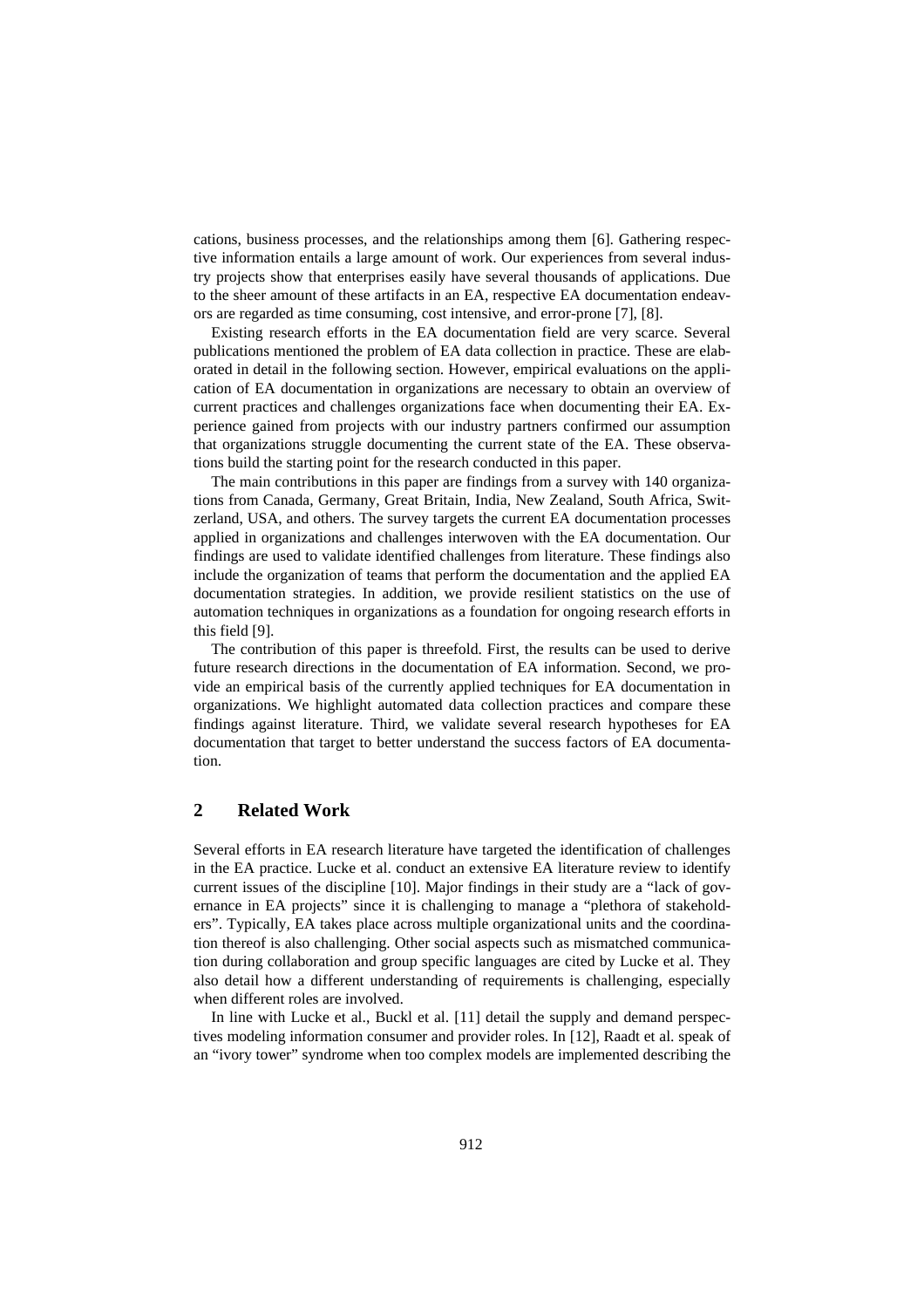real world rather abstractly. This also refers to the social aspect of different groups with different background knowledge. In addition, Lucke et al. highlight that a shared understanding is crucial for a successful EA endeavor. They underpin a wrong vision shared "may create a good architecture for the wrong business". Lack of experienced architects and missing resources are also mentioned. Lucke et al. further claim that there is insufficient support by current EA tools, especially when it comes to the collection and maintenance of "this diverse collection of entities".

Kaisler et al. [7] published a practitioner paper describing problems experienced in EA management with a focus on technical and modeling aspects rather than social aspects. Other issues are described by Chuang et al. in [13] ranging from difficulties to get the buy-in from stakeholders over discussions about budgeting EA to an ownership problem of an EA endeavor since these are often seen as IT initiatives.

In [14], Franke et al. present a survey among 168 EA practitioners. The authors focus on companies located in Central Europe and present information on how long companies applied EA management and how business/IT alignment is perceived. They further show results illustrating how business and IT concerns are met. However, the survey rather focuses on the big picture of EA management than on EA documentation.

When focusing on EA documentation, Lam [15] and Shah [16] describe that people tend to use specific tools to produce models for different purposes. The same holds true for maintaining them, such that, from a knowledge management perspective, EA often ends up with "poor documentation" of EA information or rationale of decisions [10]. Hauder et al. [17] exemplify some of these problems by a hands-on approach employing two operative systems. They further provide a literature study, and seek to synthesize automated EA documentation problems into four categories, namely data, transformation, business & organizational and tooling challenges.

Several authors also describe documentation of relevant EA information. In [18], Schekkerman highlights that required information "may not exist or may not [be] accurately represented". In this case he advises that the EA team should "develop a strategy to create the needed documentation" and store it into an EA repository. A more detailed guide is given by Hanschke [19]. She highlights the ongoing characteristic of the EA documentation process, introduces data types and involved roles during the "data provision process". In [20], Ernst introduces a pattern-based approach that captures methods, information, and visualizations found in EA management practice. Ernst's pattern-based approach highlights the documentation of design rationale, i.e., selection of best-practice patterns. Above outlined approaches remain rather abstract when the EA documentation process is faced with challenges.

Recent research efforts have focused on automation mechanisms to improve EA documentation. The research group around Farwick et al. [21] also outlines problems with EA documentation. As a reaction to an error-prone and time-consuming process, they seek to take EA documentation one step beyond the status quo using automation mechanisms [22]. Farwick et al. aim to collect EA information out of productive systems, e.g. via monitoring tools, crawlers, and sniffers. In [23], Buschle et al. implement a similar idea using a vulnerability scanner. In [9], Buschle et al. take the automated EA documentation to productive IT environments. They analyze a productive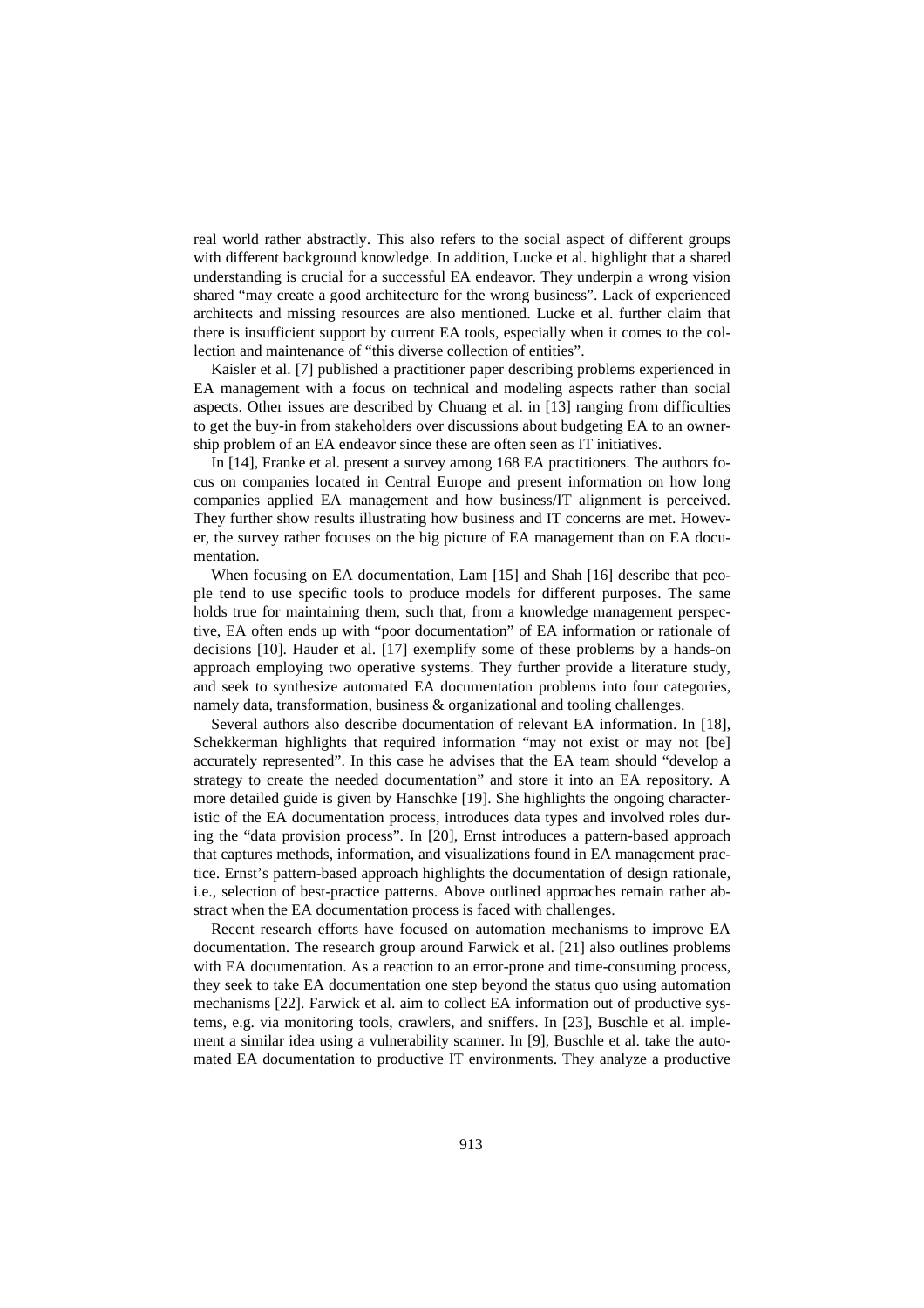Enterprise Service Bus (ESB) and show to which extent data therein covers information of an EA model. In particular, the coverage of the ArchiMate model is illustrated. Grunow et al. [24] investigate such data sources concerning data quality aspects with a focus on EA information.

To the authors' best knowledge, up till now, an extensive survey on the state-ofthe-art of EA management focusing on EA documentation does not exist.

# **3 Research Methodology**

Given the limited literature on EA documentation and its practical relevance to industry, an exploratory survey across multiple enterprises and industries has been conducted. The aim is to get a first picture on how EA data is collected in organizations. From our experience in the field, we additionally formulated four initial research hypotheses to validate our observations.

As outlined in the introduction, we witnessed that many organizations struggle in keeping their EA models up-to-date [10]. Since an outdated EA model diminishes the value of EA this can be a major obstacle for EA initiatives. Hence, in order to evaluate our observation, we formulate the first research hypothesis:

*Hypothesis 1. Documentation of the EA is a major challenge for EA initiatives in organizations.*

In addition, we noticed differences in the documentation success depending on the team organization structures, such as centralized or federated EA teams [25]. Thus, we intend to confirm this observation with the following hypothesis.

*Hypothesis 2. Efficiency and effectiveness of EA documentation depend on the team organization.*

Tools for modeling the EA range from mere drawings to sophisticated web-based EA modeling tools [26]. Although the problem of EA data collection is widely known, the tool vendors only recently started to include explicit support for collaborative and process-based data collection. To analyze the dependency between the perceived model quality and the used tool we formulate the following hypothesis.

*Hypothesis 3. EA documentation requires an adequate tool support.*

A very recent trend in EA research literature and practice is the use of automated EA documentation techniques [9], [22]. With the following hypothesis we wanted to test if current automation efforts in practice have a positive effect on the manual labor needed to keep the EA model up-to-date.

*Hypothesis 4. Automation techniques decrease the effort of EA documentation.*

To evaluate our hypotheses we compiled an online questionnaire to elicit the current practices and challenges in EA documentation and to test our hypotheses. In addition, we added questions on the usage of automation techniques to gain more insights on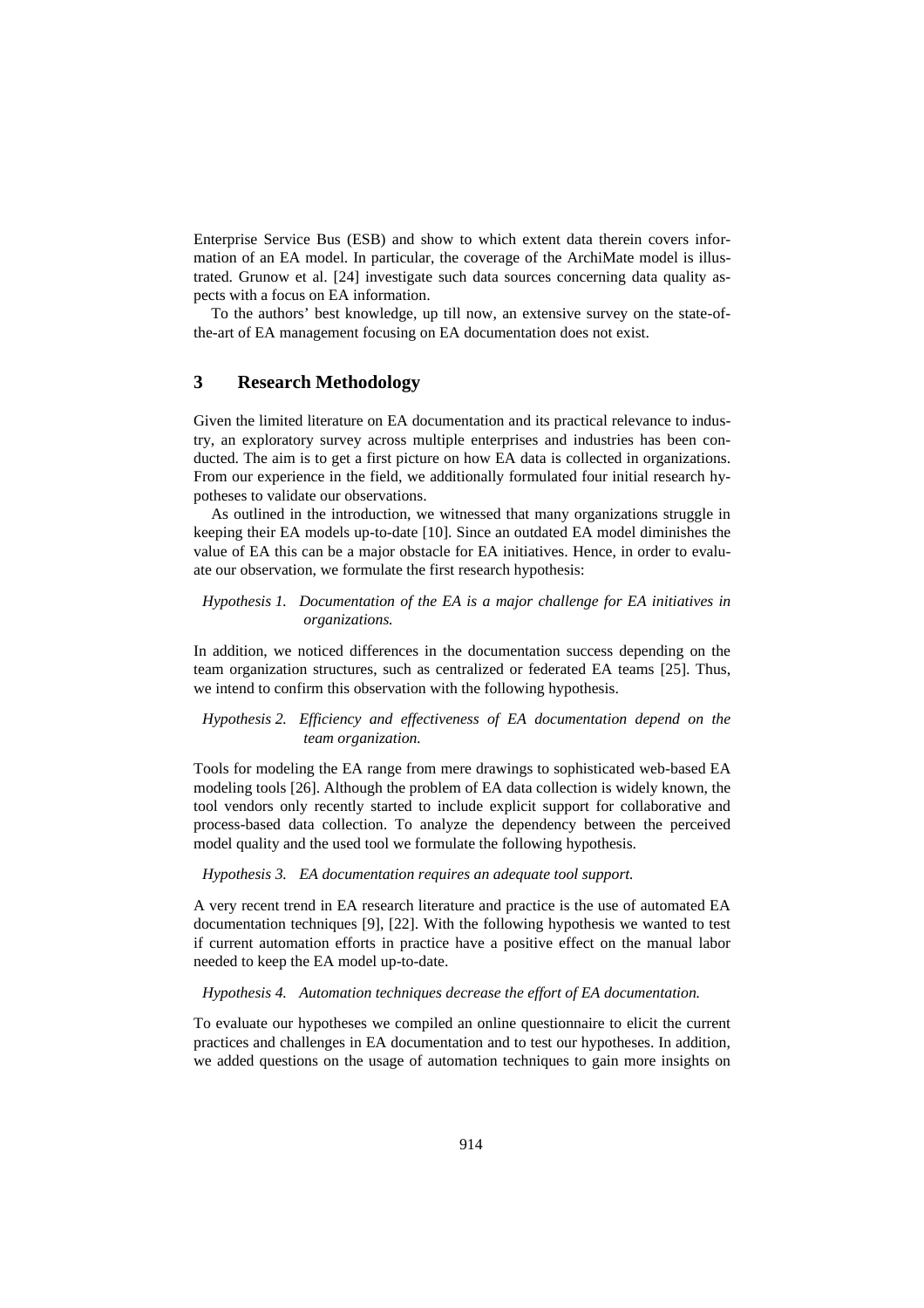the current usage of automation. After designing the questionnaire, we performed a pretest. To do so, the questionnaire was completed by three researchers in the field of EA not involved in creating the questionnaire. Subsequently, the questionnaire has been adapted according to their feedback and suggestions. The final version of the questionnaire has been published as an online survey that was available for 14 days. We sent over 1100 survey invitations via e-mail to EA related experts. The list of experts has been compiled during EA projects we performed with industry partners in recent years. In addition, the survey has been announced in well-known online forums on Xing<sup>1</sup>, LinkedIn<sup>2</sup>, and Ning.com<sup>3</sup> related to EA or strategic IT management topics. We received 179 answers in total with participants from inter alia Canada, Germany, Great Britain, India, New Zealand, South Africa, Switzerland, and USA. 39 participants  $\left(\frac{22\%}{\mathrm{R}}\right)$  dropped out during the questionnaire or answered on behalf of the same organizations resulting in 140 completed answers for the evaluation. Table 2 illustrates the distribution of the industry sectors of the organizations in the survey. Finance is the largest sector with 30% followed by IT, Technology with ~19%, and Communications and Government with ~8% respectively.

| Table 1. Organizations by industry sector |  |  |  |  |  |
|-------------------------------------------|--|--|--|--|--|
|-------------------------------------------|--|--|--|--|--|

**Table 2.** Participants by job title

| <b>Industry Sector</b> | n              | $%$ of all | <b>Job Title</b>            | $\mathbf n$ | $%$ of all |
|------------------------|----------------|------------|-----------------------------|-------------|------------|
| Finance                | 42             | 30.00%     | <b>Enterprise Architect</b> | 73          | 52.14%     |
| IT, Technology         | 27             | 19.29%     | <b>Enterprise Architect</b> | 26          | 18.57%     |
| Communications         | 11             | 7.86%      | Consultant                  |             |            |
| Government             | 11             | 7.86%      | Software Architect          | 9           | 6.43%      |
| Education              | 8              | 5.71%      | Project Manager             | 6           | 4.29%      |
| Manufacturing          | 8              | 5.71%      | <b>CTO</b>                  | 5           | 3.57%      |
| Transportation         | 8              | 5.71%      | IT Manager                  | 5           | 3.57%      |
| <b>Services</b>        | 6              | 4.29%      | <b>Business Analyst</b>     | 3           | 2.14%      |
| Retail                 | 5              | 3.57%      | <b>CIO</b>                  | 3           | 2.14%      |
| <b>Health Care</b>     | 5              | 3.57%      | Software Developer          | 3           | 2.14%      |
| Agriculture            | 2              | 1.43%      | <b>CFO</b>                  |             | 0.71%      |
| Construction           | $\overline{c}$ | 1.43%      | Software Development        |             | 0.71%      |
| Other                  | 5              | 3.57%      | Manager                     |             |            |
|                        |                |            | Other                       | 5           | 3.57%      |

In order to receive relevant information we targeted participants working in EA management or related fields in the industry. We made sure that only one representative of each organization was included by filtering by duplicate organizations. Table 2 illustrates the participants divided by job title. The largest groups in our survey consist of Enterprise Architects with ~52% and Enterprise Architect Consultants with ~19%. The consultants were asked to accomplish the survey with respect to a specific customer. Among the participants are also  $~6\%$  in an upper management position (CxOs) as well as Project Managers, Software Architects, and Software Developers. In addition, we asked the participants on their individual working experience in EA management and the experience of the organization with EA management. The majority

j

<sup>&</sup>lt;sup>1</sup> http://www.xing.com (Group *Enterprise Architecture Management*), last accessed: August 8<sup>th</sup> 2012.

<sup>&</sup>lt;sup>2</sup> http://www.linkedin.com (Group *The Enterprise Architecture Network*), last accessed: August 8<sup>th</sup> 2012.

 $3$  http://enterprisestewards.ning.com, last accessed: August  $8<sup>th</sup>$  2012.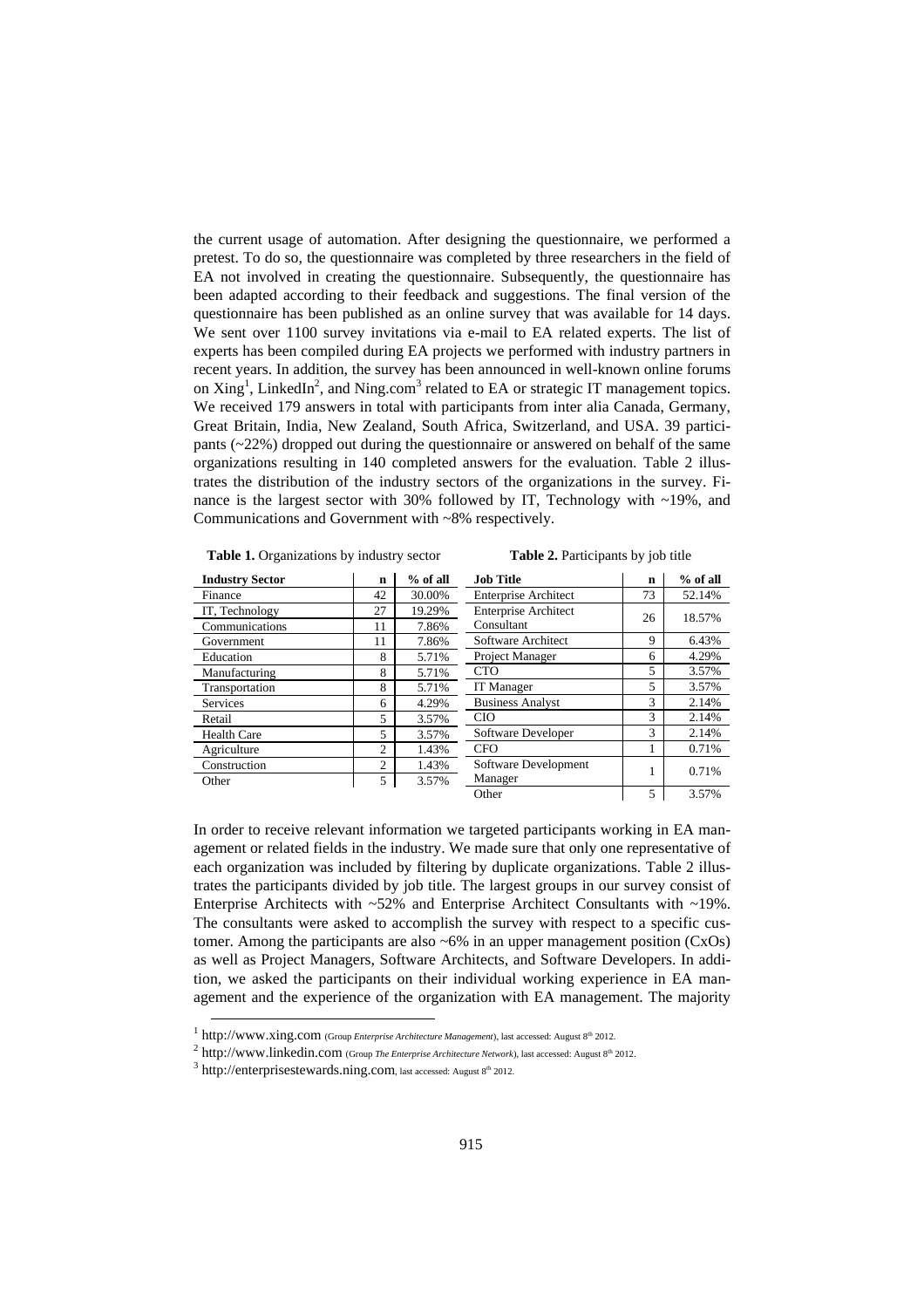of participants have experience in EA management of 4 years or less and only very few organizations have more than 10 years of experience in this field. As a result and in line with [1] this confirms that EA management is still a young topic for organizations with only few very experienced professionals and organizations.

Above outlined hypotheses are evaluated and discussed in Section 6 based on the presented data set. We apply Pearson's chi-square test to validate dependencies among respective dimensions in our data set.

# **4 Enterprise Architecture Management in Organizations**

In this section we provide results from the first part of the survey with general questions on EA management in organizations including results on the modeled state and EA challenges organizations are faced with. Results are discussed against the background of current EA literature. The organizations were also asked further questions beyond the scope of this paper, e.g. applied frameworks and tools.

**Enterprise Architecture Management Function.** The information on the EA contains infrastructure components, business applications, business processes, and their relationships. An EA endeavor commonly comprises the current state of the EA, derives multiple planned states, and heads towards a long-term target state [27]. Typically, it starts with the documentation of information to capture the current state of the EA [28] as the foundation for the alignment of future states. In our survey, the participants were asked to classify their organization according to the currently modeled state of their EA. Fig. 1 illustrates the modeled states across all industry sectors and individually by the sectors Finance, Government, and IT, Technology. The results indicate differences in the modeled states of the EA management functions. While only 45.71% of all organizations modeled a long-term target state in total, the majority of the Finance sector (52.38%) as well as the IT, Technology (66.67%) sector modeled this long-term target state.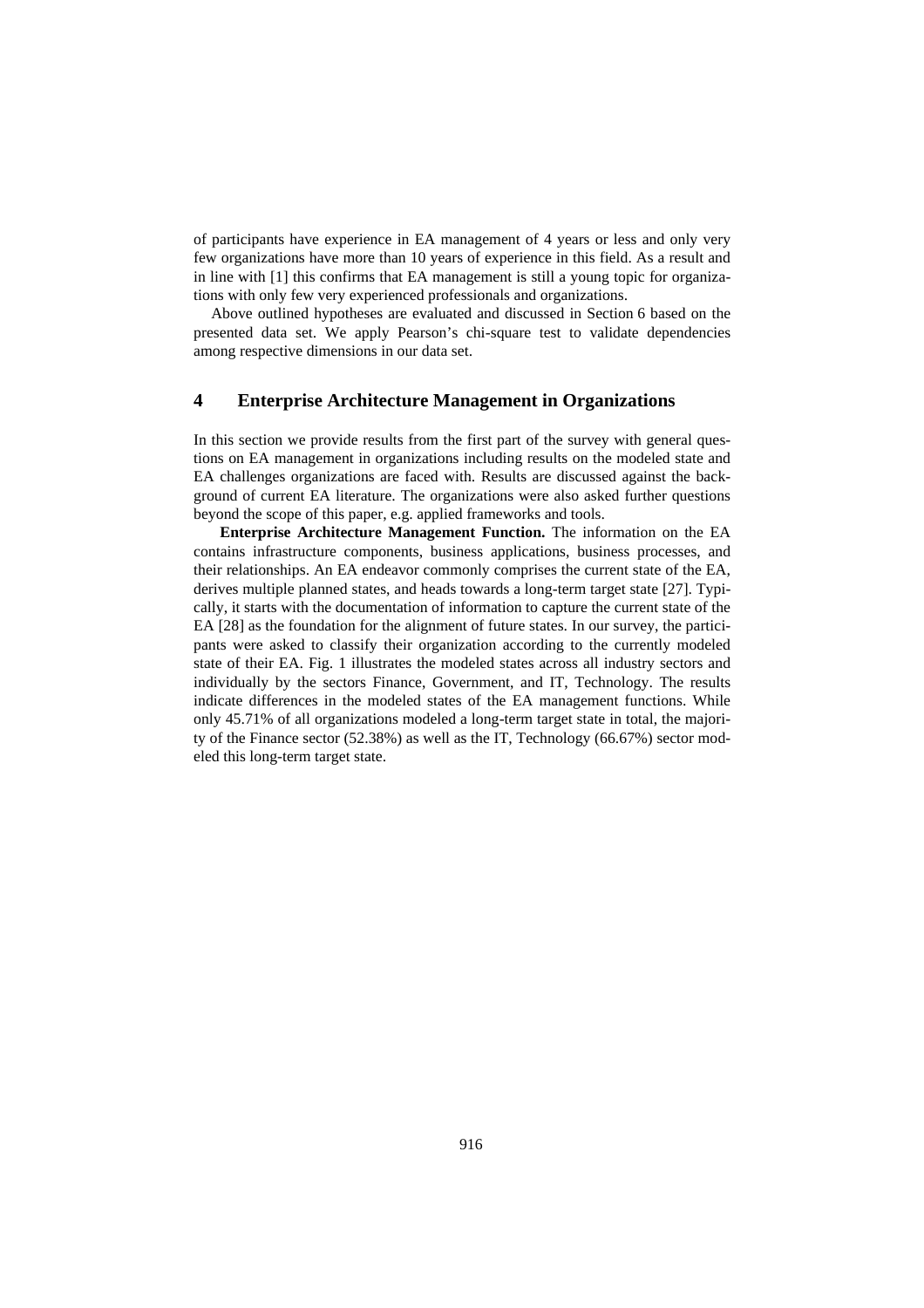

**Fig. 1.** Modeled state of the EA management function in organizations

**Key Challenges in Enterprise Architecture Management.** EA research literature lists many positive effects that the implementation of an EA function may have on organizations [29]. However, recent literature suggests that these benefits can only be realized if a certain maturity of the EA function is achieved [30], [31]. On their way towards a higher EA maturity level (see also [5]), organizations struggle with a variety of challenges that reduce the overall perceived success of an EA endeavor [7], [10]. The first part of our survey aimed at getting an explorative picture of the most frequent challenges that EA teams are facing. The participants were asked to select the key challenges they are facing in their EA effort, with multiple selections possible. In addition, the participants could give detailed descriptions of the rationale behind their selections and add other challenges that were not present for selection. Table 4 shows the results of this question. The first result is that only a small percentage of the participants (7.14%) stated that they are not facing any specific challenge. This is a strong indicator that most organizations still struggle with the implementation of EA despite the wide availability of EA frameworks (cf. Section 2), best practices collections [19], [ 20], tools [26] and the increasing experience of practitioners.

The two most frequently selected challenges address efforts of EA data collection and the quality of the resulting model. Both were selected as one of the key challenges by 55% of the participants. This supports our findings of a recent survey as well as interviews with practitioners [8] and other literature [10], which indicated that the effort of manual EA documentation is a major issue in today's organizations. However, it needs to be mentioned that the title of the survey indicated the topic of automat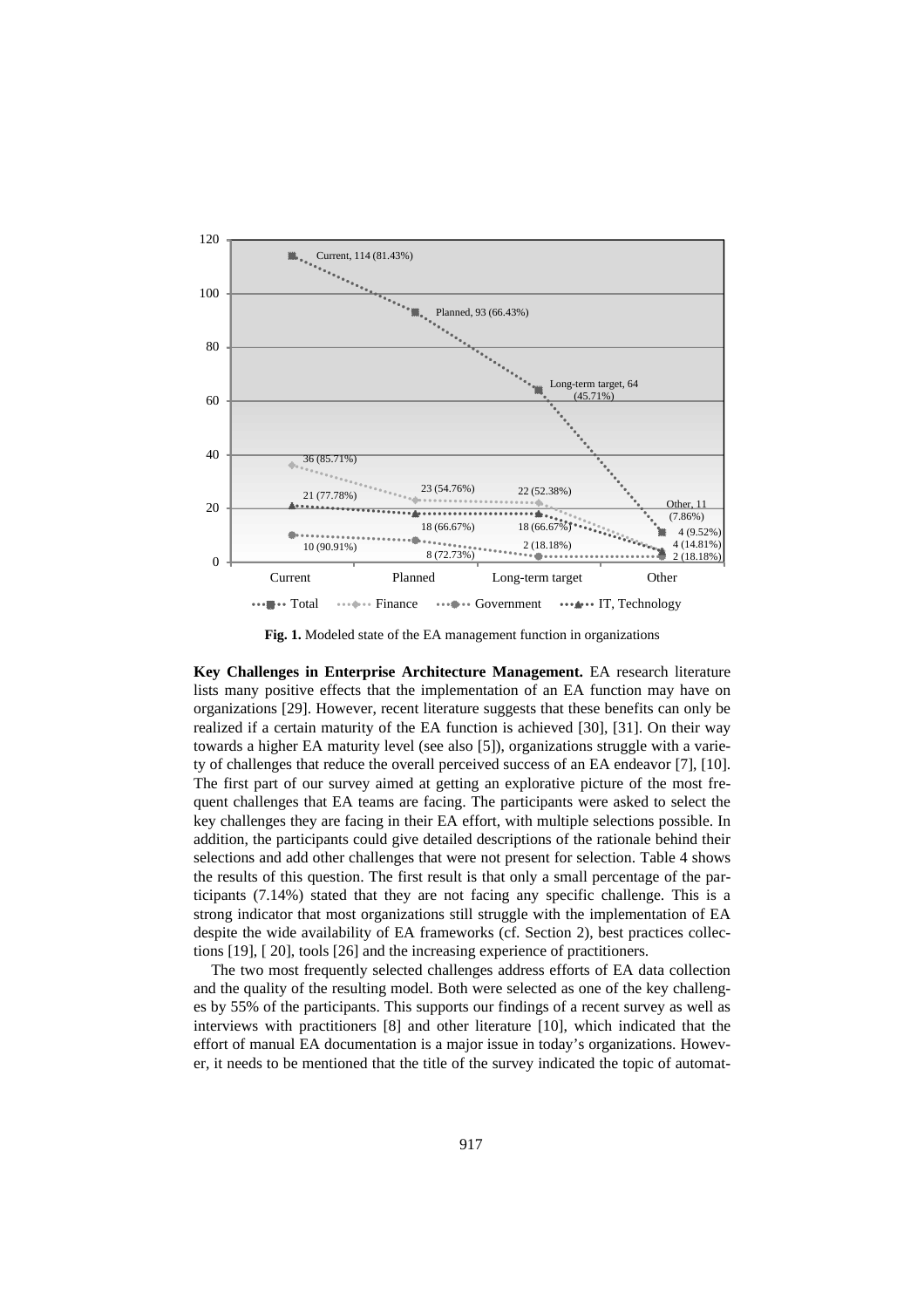ed EA documentation. This might have led to a bias that directed practitioners who have problems with their data collection process to take the survey. Less participants mentioned insufficient tool support as a key challenge (34.29%). Tool support has been identified as one of the key challenges in the literature [7], [10]. However, the recent years have brought improvements to the maturity of EA tools [26]. 31.43% of the participants selected "No management support" as one of their key EA challenges. This has also been identified by various publications on EA challenges [7], [10]. The results of our survey indicate that the management support varies by industry sector, e.g. 18.18% in the government sector and 50% in the transportation sector. The Finance, Insurance, Real Estate sector almost resembles the mean with 33.33%. These numbers show that about one third of the EA initiatives are struggling to get management support that is of utmost importance to realize changes in organizations. One reason for this might be the perceived low return on investment (ROI) of EA initiatives. Still 25.71% of the participants selected this as a key issue. Several of the respondents also explicitly mentioned difficulties to measure the ROI in an optional free-text answer. The perceived ROI, the complexity and rapid changes in the real world architecture may lead to difficulties to motivate people. The existence of data silos and missing tool integration were also mentioned several times. This is another indicator that better tool support can improve the overall EA documentation.

**Table 3.** Key EA challenges organizations are facing

| <b>Team Organization</b>                                                  | n  | $%$ of all |
|---------------------------------------------------------------------------|----|------------|
| Huge effort of data collection                                            | 77 | 55.00%     |
| Bad quality of EA model data (actuality, consistency, completeness, etc.) | 77 | 55.00%     |
| Insufficient tool support                                                 | 48 | 34.29%     |
| No management support                                                     | 44 | 33.43%     |
| Low return on investment                                                  | 36 | 25.71%     |
| Other                                                                     | 32 | 22.86%     |
| No specific challenge                                                     | 10 | 7.14%      |

# **5 Current Practice of Enterprise Architecture Documentation**

In order to grasp the current practices of EA data collection and challenges organizations face, we asked several questions regarding the team structures, collection processes, and data collection triggers. The answers show that manual data collection is still prevailing, and the maturity of most data collection processes to keep the EA model up-to-date is generally low.

**Team Organization.** First, we asked the participants about the team organization for the data collection (cf.Table 5). About 46% stated that EA data is collected by a central EA team that gathers the data from the stakeholders in the organizational units and from existing documentation. About 42% of the surveyed individuals answered that data is collected by both, a central EA team as well as federated teams that work in the organizational units. A small fraction of 10% stated that data is only collected from stakeholders in other organizational units. 35 participants that mentioned a centralized team also stated a large effort in the data collection. 38 participants declared a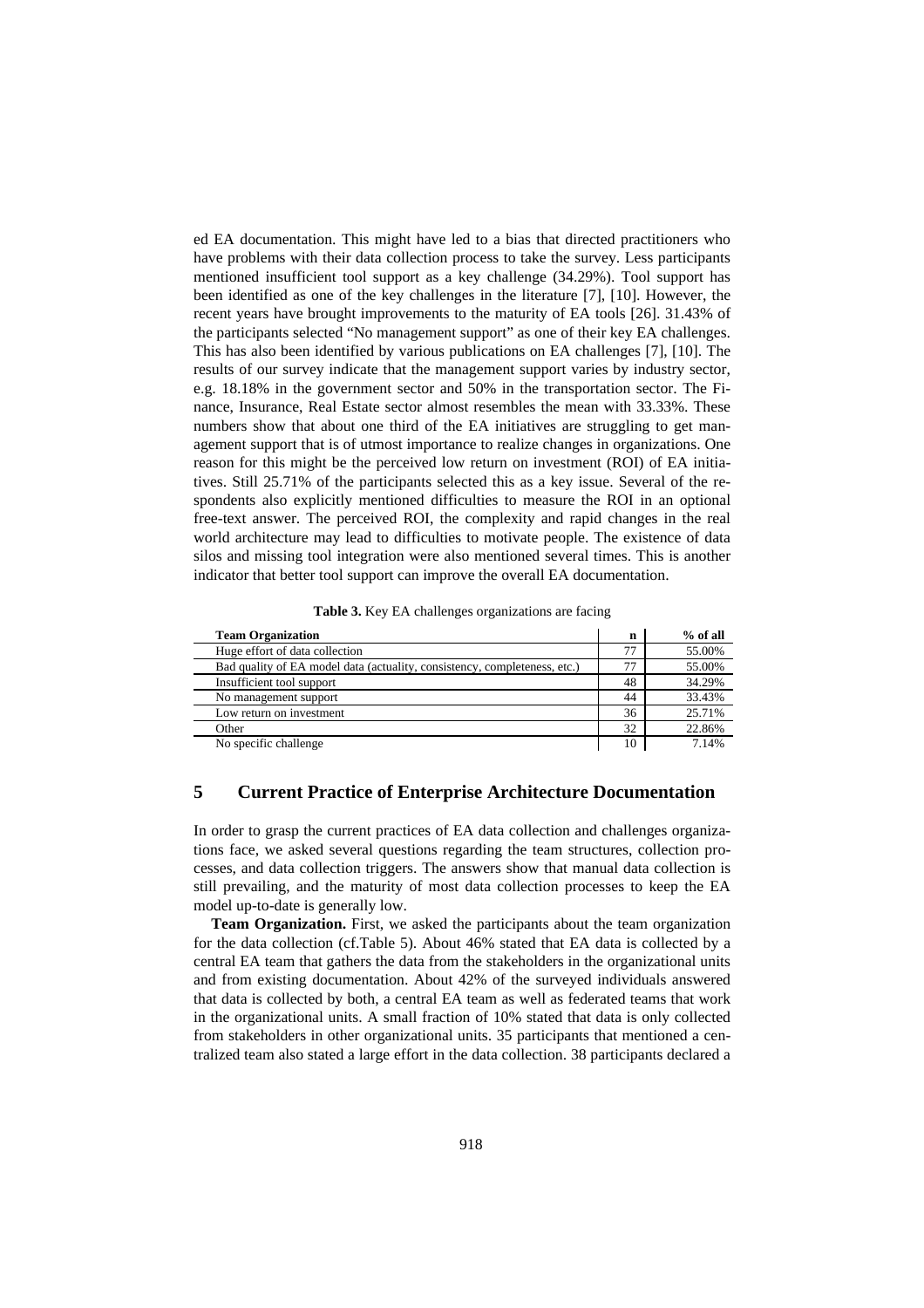'hybrid' collection approach, i.e. EA data providers in the organizational units and a central EA team. Those also stated a large effort of the data collection.

**Table 4.** How are the teams for the EA data collection organized?

| <b>Team Organization</b>                                                | n  | % of all |
|-------------------------------------------------------------------------|----|----------|
| Collected by central EA team                                            | 64 | 45.71%   |
| Both, collected by centralized and federated teams                      | 59 | 42.14%   |
| Collected by stakeholders in other organizational units (federated EAM) | 14 | 10.00%   |
| I don't know                                                            |    | 00.02%   |

**Data Collection Strategy.** In another series of questions we intended to elicit the actual practice of collecting EA data that are shown in Table 5. We asked the participants to describe how the EA data collection currently is organized and performed in their organizations. The typical practice for 76% of the participants is to manually inspect the content of existing applications and databases. Approaches entailing interaction between people (physical or virtual) are applied less frequently. These are interviews with stakeholders (68%), interactive modeling workshops with stakeholders  $(\sim 53\%)$  as well as questionnaires  $(\sim 37\%)$ . Interestingly,  $\sim 35\%$  of the participants replied that the data they use for manual entry in an EA tool is partially collected automatically.

**Table 5.** How is the manual EA data collection organized? (Multiple choices were possible.)

**Type of Collection n n**  $\%$  of all

**Table 6.** Does your organization have a dedicated and specified process description for the data

| $%$ of all |
|------------|
|            |
| 71.00%     |
| 23.00%     |
| 6.00%      |
|            |

**Maturity of Data Collection Processes.** One of the most striking findings of our survey is the result regarding the EA data collection process that can be seen in Table 6. Only 23% of the participants state they have a reference process description of their EA data collection endeavors. 71% stated they have no process description to keep the EA data up-to-date. This implies data is collected in an ad-hoc manner in these organizations. Given these figures, we argue that many organizations may improve the data collection efficiency with clearly defined processes describing the responsibilities, actions and triggering events.

**Data Collection Triggers.** In order to keep the EA model in-sync with the reality, enterprise architects have to be aware of changes affecting the EA. Table 7 shows the result of triggering events initiating a manual update of the EA model. As expected, most architects rely on periodic checks with key stakeholders that provide data on specific parts of the architecture (55.71%). Further triggers organizations use are: acquisition of new products (44.28%), new application releases (42.86%), project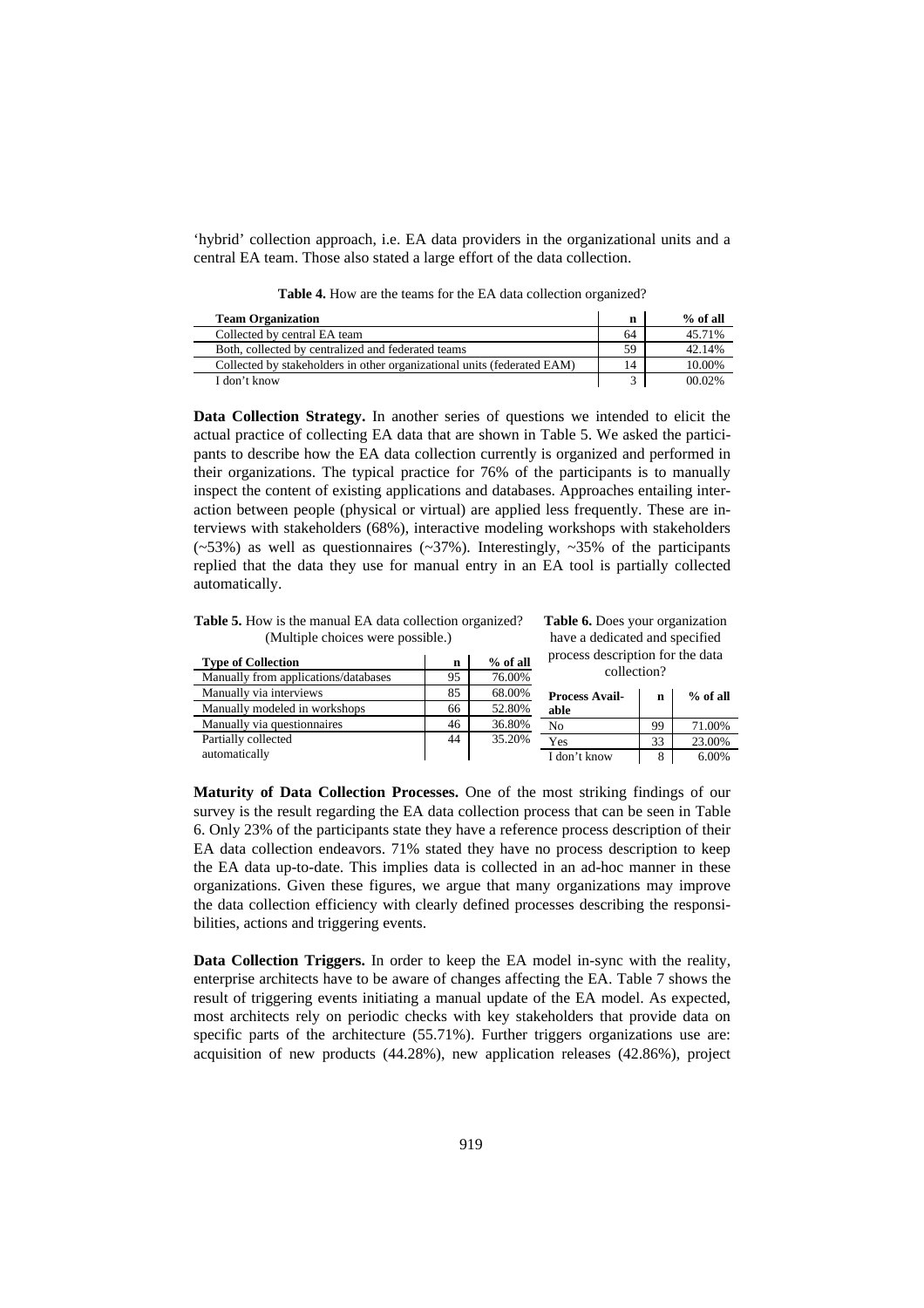completion (42.86%), and the introduction of new processes (39.29%). Note that these triggers rely on very good communication of the architects with stakeholders, which possibly takes place across different organizational units. Obviously, in cases where this communication is hindered updates might be delayed. Communication in the opposite direction, i.e. from the data providers to the architects, is less common with 32.86%. This could be attributed to the problem of providing benefits for data providers in the EA context [32]. 21.43% of the participants stated that they have been confronted with mergers and acquisitions that have led to an update of the EA model. It is obvious that such massive changes to the EA should lead to manual changes of the EA model. Perhaps not all participating organizations went through a merger or acquisition which would explain the low frequency of this trigger. The two least mentioned triggers refer to technical assistance of triggering. Only 17.14% stated that their data collection process is supported by a ticketing or task list system that allows triggering tasks for other stakeholders, although this has been recommended by literature from practice [19], [33]. Even fewer organizations leverage change event triggers from information systems like project completion events from project management tools (13.57%).

**Table 7.** What are triggering events for updating contents of your EA model? (Multiple choices were possible.)

| <b>Triggering Events</b>                                                        | n  | $%$ of all |
|---------------------------------------------------------------------------------|----|------------|
| Periodic checks by enterprise architects with data providing stakeholders       | 78 | 55.71%     |
| Acquisition of new products (applications, hardware, etc.) trigger model up-    | 62 | 44.29%     |
| dates by enterprise architects                                                  |    |            |
| New application releases trigger model updates by enterprise architects         | 60 | 42.86%     |
| Project completion/inception triggers EA update process                         | 60 | 42.86%     |
| Introduction of new business processes trigger model updates by enterprise      | 55 | 39.29%     |
| architects                                                                      |    |            |
| Data providers contact the enterprise architects on changes in the real world   | 46 | 32.86%     |
| <b>Enterprise Architecture</b>                                                  |    |            |
| Mergers & Acquisitions trigger model updates by enterprise architects           | 30 | 21.43%     |
| A ticketing/task list (application) is used to manage EA change requests by     | 24 | 17.14%     |
| different stakeholders                                                          |    |            |
| Change in external tool automatically triggers manual update task (e.g. project | 19 | 13.57%     |
| completion in project management tool)                                          |    |            |

completion in project management tool)

**Data Collection Challenges.** Since the majority of organizations mention a huge effort of data collection and bad quality of the EA model data as key challenges in their organizations, the specific data collection challenges are of interest. Table 8 gives an overview of the major EA documentation challenges. The largest amount (62.14%) of organizations struggle to collect data in their organization since it is regarded as very time consuming. This confirms the findings presented in [8] and [7] that data collection is a time consuming task. This goes in hand with difficult to acquire data (49.29%). Many organizations also struggle with the actuality of the EA model. 44.29% rate resulting quality as insufficient. This assumption is underpinned by 27.14% that mention the real world EA changes too quickly to synchronize the EA model. Only a very small part of 4.29% stated that they face no specific challenges.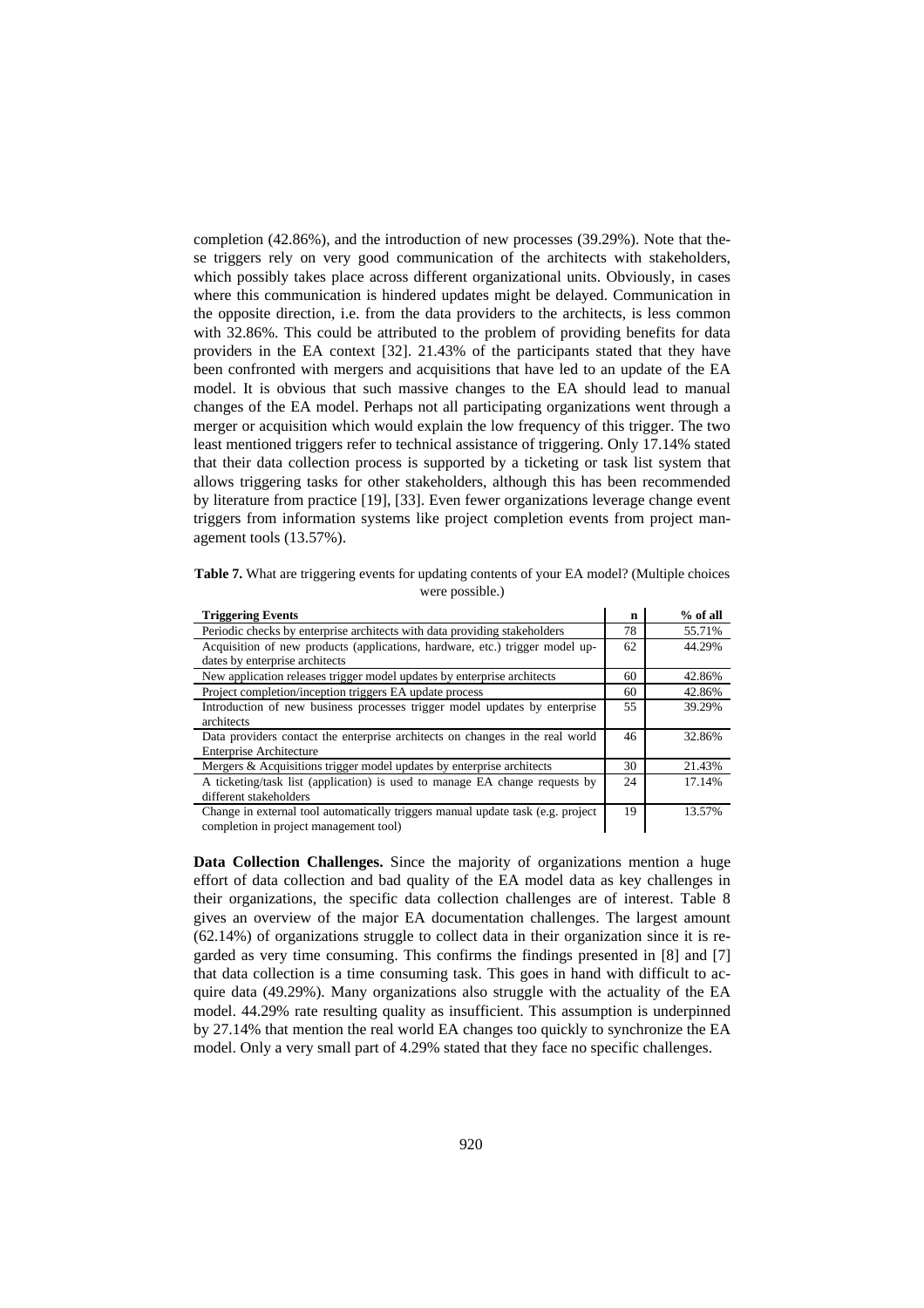|  | Table 8. EA documentation challenges of organizations |  |  |
|--|-------------------------------------------------------|--|--|
|  |                                                       |  |  |

| <b>Triggering Events</b>                                                | n  | $%$ of all |
|-------------------------------------------------------------------------|----|------------|
| It is very time consuming to collect the data                           | 87 | 62.14%     |
| Information is difficult to acquire                                     | 69 | 49.29%     |
| Sufficient EA model actuality is not achieved                           | 62 | 44.29%     |
| Information is not available                                            | 56 | 40.00%     |
| It is difficult to get hold of the right stakeholders as data providers | 54 | 38.57%     |
| The information is too fine grained                                     | 43 | 30.71%     |
| Real world EA changes too quickly to synchronize EA model               | 38 | 27.14%     |
| It creates inconsistencies in the model                                 | 34 | 24.29%     |
| Other                                                                   | 14 | 10.00%     |
| No specific problems                                                    | 6  | 4.29%      |

**Automated Data Collection.** The survey presented in [34] indicated that about one fourth of the survey participants use automation mechanisms in order to update their EA tool. The survey at hand, with a much larger dataset supports this finding with 19.29% of the participants stating that they use some form of automation to update their EA tool (cf.Table 9). The majority of the participants rely on manual input of collected EA data.

**Table 9.** Has your organization implemented some form of automated update mechanism for your EA tool?

**Table 10.** How is automation technically implemented in your organization? (Multiple choices were possible.)

| <b>Automation</b> | n  | $%$ of all | <b>Implementation</b>             | n        | $%$ of all |
|-------------------|----|------------|-----------------------------------|----------|------------|
| N <sub>0</sub>    | 91 | 65.00%     | Excel Import                      | 12       | 27.27%     |
| Yes               | 27 | 19.29%     | <b>Relational Database Import</b> | Q        | 20.45%     |
| I don't know      | 2  | 1.43%      | CSV Import                        | 8        | 18.18%     |
| No EA tool in use | 20 | 14.29%     | SOAP Web Service Interface        |          | 11.36%     |
|                   |    |            | XML Import                        | 5        | 11.36%     |
|                   |    |            | <b>REST Web Service Interface</b> | 4        | 9.09%      |
|                   |    |            | XMI Import                        | $\theta$ | $0.00\%$   |
|                   |    |            | I don't know                      |          | 2.27%      |

Of the 27 respondents who apply automated updates the majority make use of file import mechanisms of their EA tool. The mentioned file types are Excel  $(-27%)$ , CSV  $(\sim18\%)$  and XML  $(\sim11\%)$ . A much smaller part makes use of web services (SOAP ~11%, REST ~9%) to collect external data. Table 10 summarizes all import mechanisms currently applied in the organizations for automating EA documentation. This supports the findings of Matthes et al. that most EA tools only support the simple non-recurring import from files such as Excel, XML, or CSV [26].

## **6 Discussion and Key Findings**

As presented in Section 4 our survey shows that organizations face diverse EA challenges. One of the key challenges seems to be the EA documentation. This goes in line with our first hypothesis (cf. *Hypothesis 1* in Section 3) such that our empirical basis confirms that the majority of EA initiatives struggle with the EA documentation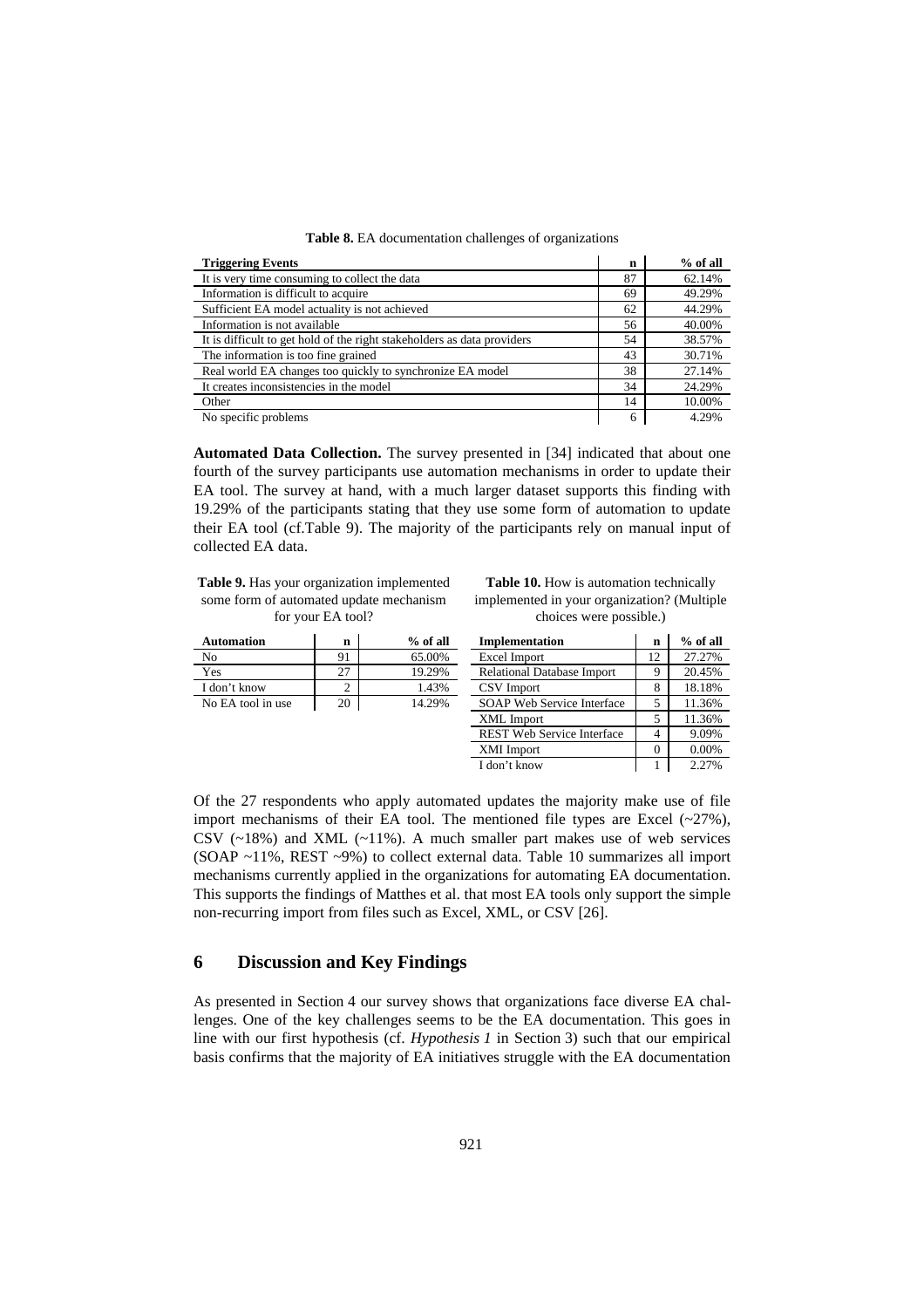in adequate quality. In our data set  $\sim$ 77% (n=108) participants stated that they either have to apply a huge effort in collecting data or their data is of bad quality.

We also provide empirical ground for *Hypothesis 2* and are able to state that federated EA teams struggle less with the collection of EA data in adequate quality than centralized teams. To analyze this and the following hypotheses we applied a *chi square goodness of fit test*. We evaluated whether federated teams and mixed teams are struggling with bad quality and data collection effort of their EA model in as many cases as centralized teams (cf. Table 4). Here the frequencies for participants not strugglipng with bad EA model quality are 11, 28, and 24, respectively. These numbers indicate that federated teams struggle less with bad EA model quality. In fact, the null hypothesis can be rejected, based on our data set with  $\chi(1)^2 = 10,428$ , p = .015 ( $p \leq .05$ ).

Thus, we can confirm that federated teams perform better in keeping the quality of EA models high. In terms of data collection effort we calculated a similar result. In this case we tested whether federated teams struggle as often as centralized teams with the data collection effort. Here the frequencies are *federated*=10, *both*=21 and *centralized*=29 for which no huge effort in data collection was indicated. These numbers again indicate that federated teams perform better with data collection. The goodness of fit test resulted in  $\gamma(1)^2 = 9{,}730$ ,  $p = .021$  ( $p \le .05$ ). Thus, we can again reject the null hypothesis and state that federated teams struggle less with the data collection effort. This supports the use of federation for EA data collection as proposed by Fischer et al. [25].

Referring to *Hypothesis 3,* we can state that a successful EA documentation endeavor requires an adequate tool support. In this case we received significant results correlating cases where inadequate tool support and the time consuming nature of EA data collection was reported. Of the 48 participants reporting insufficient tool support, 39 (~%81) also reported the time consuming nature of EA data collection and of the 92 participants that do not report inadequate tool support, 54 (~%58) report high data collection effort. Our null hypothesis in this case states that as many participants state time consuming nature of data collection as inadequate tool support. The goodness of fit test allows us to reject this null hypothesis with  $\chi(1)^2 = 7,195$ , p = .007 (p  $\leq$  .05). Thus, we can state that the effort of data collection depends on adequate tool support.

In *Hypothesis 4* we stated that the use of automated data collection techniques decreases the effort of EA documentation. Here our null hypothesis states that participants who have implemented automated data collection mechanisms and those who have not equally complain about the time consuming nature of EA documentation. Of the participants 91 who have not implemented automation  $64$  ( $\sim$ 70%) complain about the time needed to collect the data. In the 27 cases where automation has been applied only 12 (~44%) complain about this. This indicates that automation actually has a positive effect of the collection time. The goodness of fit test results with  $\chi(1)^2$  = 6,086,  $p = .014$  ( $p \le .05$ ). Thus, our empirical results confirm the use of automated EA data collection mechanisms reduces the effort of manual collection.

Summarizing the results of the survey, we can state that the data collection is still a major problem in most organizations. Besides organizational issues, low maturity of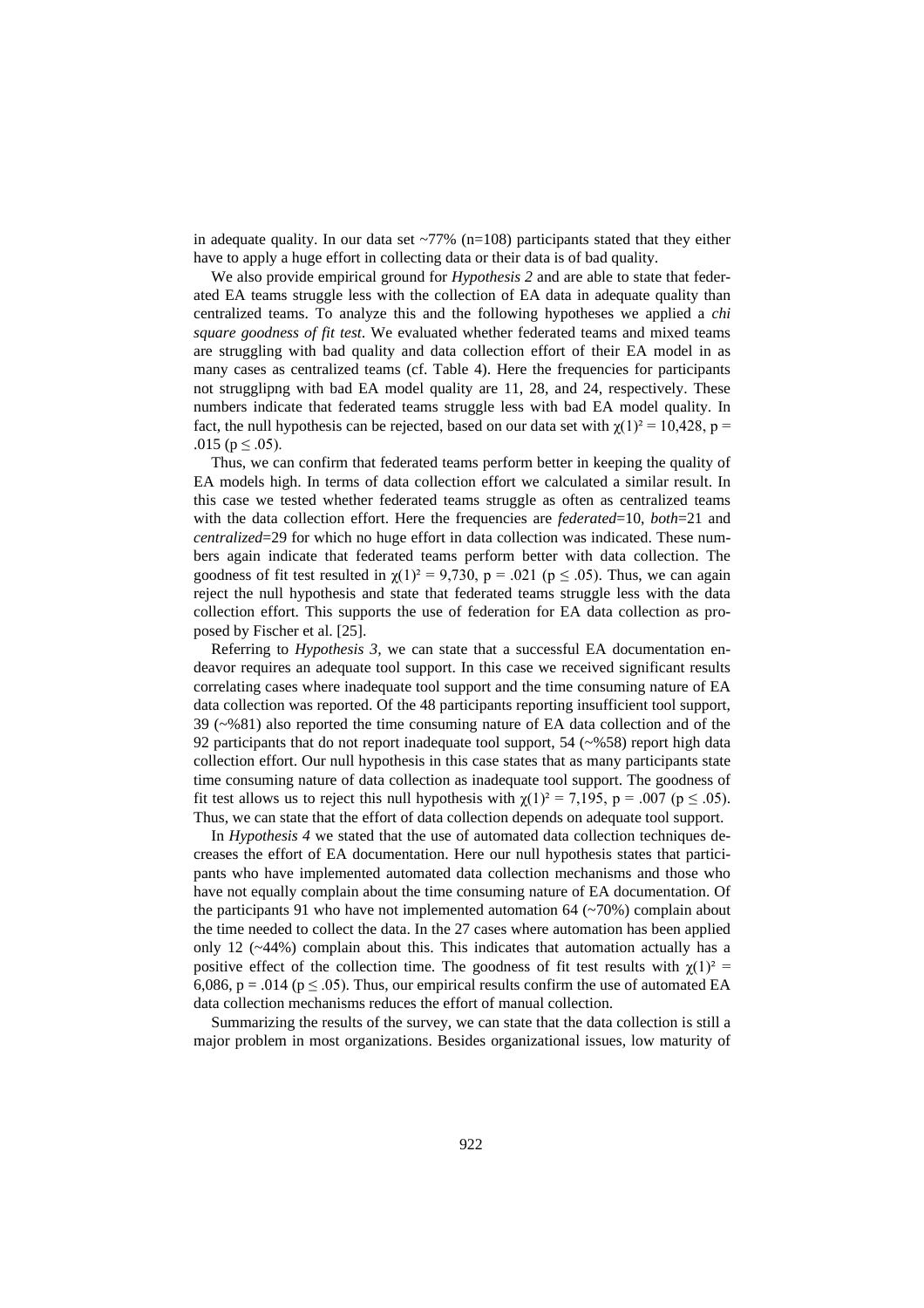data collection processes and missing tool support for automated data collection seems to be the root source. Thus, our observations go in line with Hauder et al. [17].

## **7 Conclusion and Outlook**

Presented findings of the survey draw a picture of current practices and challenges in EA management with regard to EA documentation and applied automation mechanisms. The presented results show that many organizations struggle with keeping the quality of their EA models high and that documentation processes have a low maturity in general. We showed that federated teams, appropriate tool usage, and automation techniques have a positive effect on the efficiency of EA documentation efforts.

Within our survey, we explicitly asked the participants about their problems which might have led to a bias. Correlations shown are limited to 140 participants and thus have to be proven to hold true by further research.

Future work could also draw similarities to other organizational functions where documentation problems occur. A major problem in EA documentation seems to be the absence of defined processes or best-practices for documenting an EA. Further research could address this issue by identifying and synthesizing patterns and bestpractices used in industry to collect EA information. Our survey identified a portion of organizations already implementing automated EA documentation. It is up to further research to show the extent these automation endeavors collect EA information. In the light of the presented results, we argue that means for reducing the amount of manual EA documentation labor have to be researched. In our future work, we will particularly investigate means for team collaboration and automation mechanisms to improve EA documentation. We will address organizational challenges and technical challenges for automation support. In line with Buschle et al. [9], Hauder et al. [17], and Grunow et al. [24], further research could also analyze particular data sources of operative IT environments for automated EA information. These research efforts could not only focus on technical EA layers but also higher layers with data sources such as project portfolio management tools. With such information, respective tool support could improve automated data collection and thus facilitate EA documentation initiatives.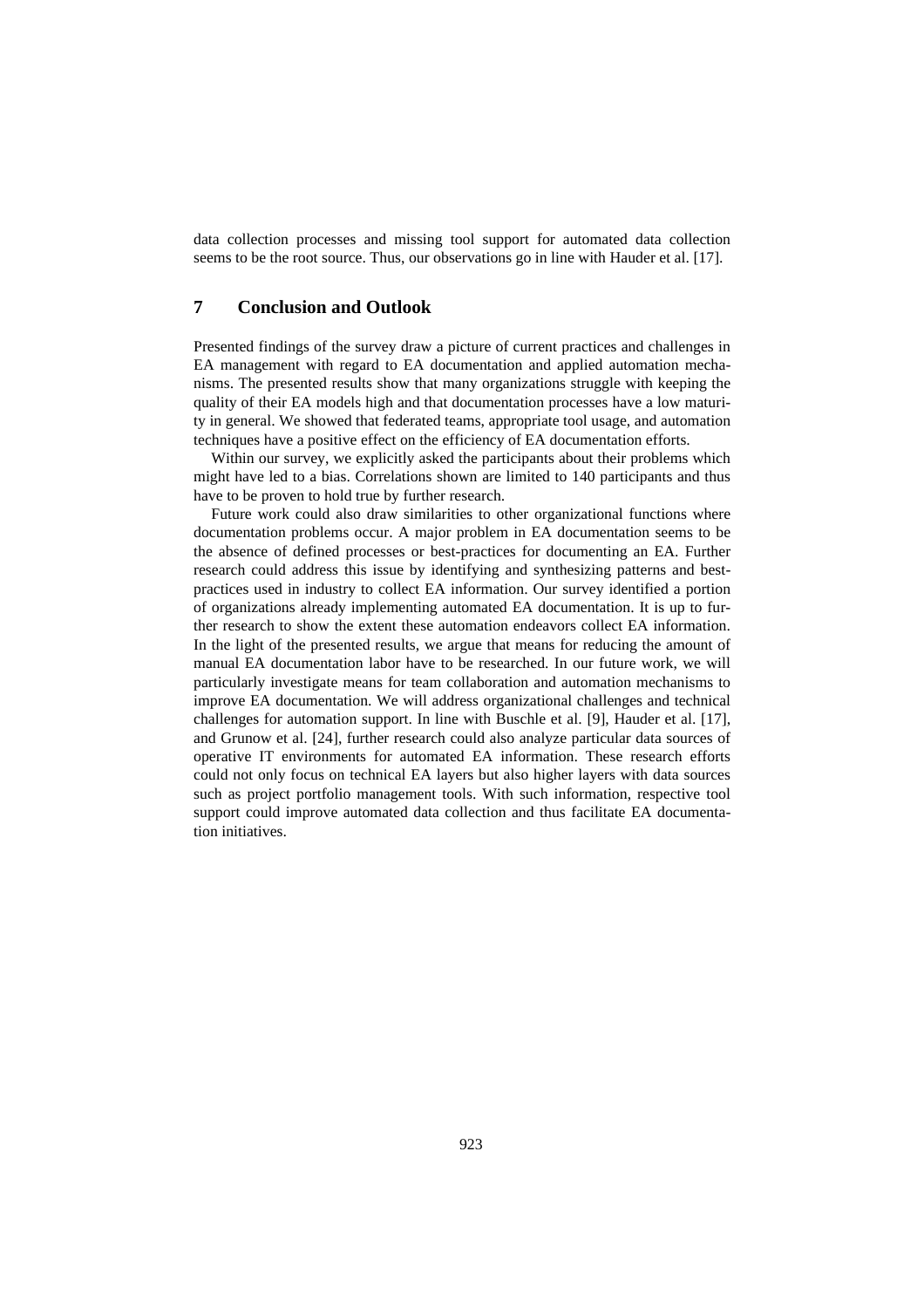#### **References**

- 1. Weill, P., Ross, J.W.: IT Savvy: What Top Executives Must Know to Go from Pain to Gain. Harvard Business Press (2009)
- 2. Aier, S., Gleichauf, B., Winter, R.: Understanding Enterprise Architecture Management Design - An Empirical Analysis. Proceedings of the 10th International Conference on Wirtschaftsinformatik WI2011 (Zurich) (2011)
- 3. Langenberg, K.: Enterprise architecture: What aspects is current research targeting. Laboratory of Systemic Modeling. (2004)
- 4. Ross, J.W., Weill, P., Robertson, D.: Enterprise architecture as strategy: Creating a foundation for business execution. Harvard Business Press (2006)
- 5. Ross, J.W.: Creating a Strategic IT Architecture Competency: Learning in Stages. , Boston, MA, USA (2003)
- 6. Buckl, S., Matthes, F., Roth, S., Schulz, C., Schweda, C.M.: A conceptual framework for enterprise architecture design. Trends in Enterprise Architecture Research (TEAR) (2010)
- 7. Kaisler, S.H., Armour, F., Valivullah, M.: Enterprise Architecting: Critical Problems. Proceedings of the 38th Annual Hawaii International Conference on System Sciences. 00, 224b–224b (2005)
- 8. Farwick, M., Agreiter, B., Breu, R., Ryll, S., Voges, K., Hanschke, I.: Requirements For Automated Enterprise Architecture Model Maintenance. ICEIS 2011 - 13th International Conference on Enterprise Information Systems. pp. 325–337. SciTePress, Beijing (2011)
- 9. Buschle, M., Ekstedt, M., Grunow, S., Hauder, M., Matthes, F., Roth, S.: Automated Enterprise Architecture Documentation using an Enterprise Service Bus. Americas conference on Information Systems (2012)
- 10. Lucke, C., München, U.D.B., Krell, S., Lechner, U.: Critical Issues in Enterprise Architecting – A Literature Review Critical Issues in Enterprise Architecting – A Literature Review. AMCIS 2010 Proceedings. (2010)
- 11. Buckl, S., Gehlert, A., Matthes, F., Schulz, C., Schweda, C.M.: Modeling the supply and demand of architectural information on enterprise level. EDOC (2011)
- 12. Raadt, B.V.D., Schouten, S.: Stakeholder perception of enterprise architecture. Software Architecture. 19–34 (2008)
- 13. Chuang, C.-H., van Loggerenberg, J.: Challenges Facing Enterprise Architects: A South African Perspective. 2010 43rd Hawaii International Conference on System Sciences. pp. 1–10. IEEE (2010)
- 14. Franke, U., Ekstedt, M., Lagerstroem, R., Saat, J.: Trends in Enterprise Architecture Practice - a Survey. Trends in Enterprise Architecture Research (TEAR). pp. 16–29 (2010)
- 15. Lam, W.: Technical Risk Management on Enterprise Integration Projects. 13, (2004)
- 16. Shah, H.: Frameworks for enterprise architecture. It Professional. 36–41 (2007)
- 17. Hauder, M., Matthes, F., Roth, S.: Challenges for Automated Enterprise Architecture Documentation. Trends in Enterprise Architecture Research (TEAR). Barcelona (2012)
- 18. Schekkerman, J.: Enterprise Architecture Good Practices Guide: How to Manage the Enterprise Architecture Practice. Trafford Publishing (2008)
- 19. Hanschke, I.: Strategic IT Management: A Toolkit for Enterprise Architecture Management. Springer (2009)
- 20. Ernst, A.E.: A Pattern-based Approach to Enterprise Architecture Management, (2010)
- 21. Farwick, M., Agreiter, B., Breu, R., Häring, M., Voges, K., Hanschke, I.: Towards Living Landscape Models: Automated Integration of Infrastructure Cloud in Enterprise Architec-